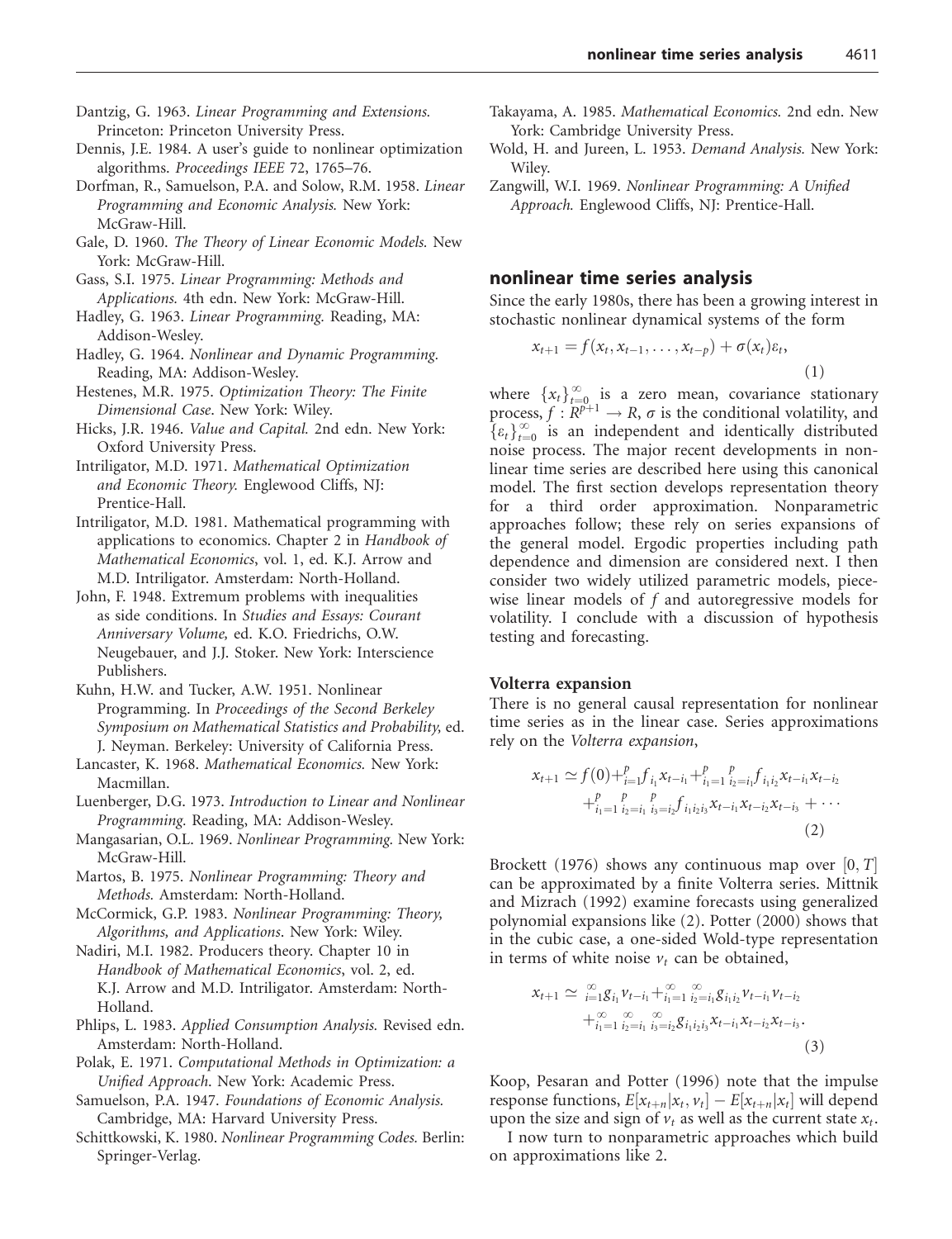## Nonparametric estimation

Consider the local polynomial approximation to  $f(.)$ around  $x_0$ ,

$$
\widehat{f}(x) = \sum_{j=0}^{m} \beta_j (x - x_0)^j.
$$
 (4)

In the case  $j = 0$ , this corresponds to the *kernel regression* estimator of Nadaraya and Watson,

$$
\widehat{f}(x) = \frac{\prod_{t=1}^{T} x_{t+1} K_h (x_t - x_0)}{\prod_{t=1}^{T} K_h (x_t - x_0)}.
$$
\n(5)

The  $K_h$  are kernels, usually functions with a support on a compact set, assigning greater weight to observations closer to  $x_0$ . *h* is the *bandwidth* parameter, determining the size of the histogram bin. Nearest neighbours estimation is the case where  $h$  is adjusted to find a fixed number of nearby observations k.

More generally, the local linear approximation solves,

$$
\alpha_0, \beta_0 \min(x_{t+1} - \alpha_0 - \beta_0(x_t - x_0))^2
$$
  
\n
$$
K_h(x_t - x_0).
$$
\n(6)

The estimator (5) corresponds to the case where the only regressor in (6) is the constant term.

The application of these methods in the time series case is a fairly recent development. Conditions for consistency and asymptotic normality rely on *mixing conditions* where the dependence between  $x_{t+i}$  and  $x_t$  becomes negligible as j grows large.

A closely related approach involves the use of a recurrent neural networks,

$$
\Psi_i(x_t, h_{t-1}) = \Psi(\gamma_{i0} + \gamma_{i1}x_t + \zeta_{i=1}\delta_{ik}h_{k,t-k}),
$$
  

$$
x_{t+1} = \Phi(\beta_0 + \zeta_{i=1}\beta_i\Psi_i(x_t, h_{t-1})).
$$
 (7)

Kuan, Hornik, and White (1994) provide convergence results for bounded  $\Psi$  (most commonly the logistic) as p grows large.

A popular approach in the frequency domain is wavelets. The discrete wavelet transform is

$$
x_{t+1} = \sum_{j=-\infty}^{\infty} \sum_{k=-\infty}^{\infty} \gamma(j,k) \Psi_{j,k}(t), \tag{8}
$$

where the *mother* wavelet  $\Psi(t)$ ,

$$
\Psi_{j,k}(t) = \frac{1}{\sqrt{s_0^j}} \Psi\left(\frac{t - k\tau_0 s_0^j}{s_0^j}\right),\tag{9}
$$

is parameterized by scale  $s_0$  and translation  $\tau$ , and the wavelet coefficients are given by

$$
\gamma(j,k) = \langle \Psi_{j,k}(t), x(t) \rangle.
$$
 (10)

Daubechies (1992) orthonormal basis functions,

$$
E[\Psi_{j,k}(t)\Psi_{m,n}(t)] = 0, \quad \forall j \neq m, k \neq n,
$$
\n(11)

have received the widest application.

Even when very little is known about f or  $\sigma$ , nonlinear time series analysis can shed light on the long run average or ergodic properties of the dynamical system.

### Ergodic properties

Mathematicians have known since Poincaré that even simple maps like (1) can produce very complex dynamics. The nonlinear time series literature has developed tools for estimation of ergodic properties of these systems. Denote by  $Df(\overline{x})$  the Jacobian matrix of partial derivatives of (1),

$$
\begin{bmatrix}\n\frac{\partial f_1}{\partial x_1} & \cdots & \frac{\partial f_1}{\partial x_p} \\
\vdots & \ddots & \vdots \\
\frac{\partial f_p}{\partial x_1} & \cdots & \frac{\partial f_p}{\partial x_p}\n\end{bmatrix}
$$
\n(12)

evaluated at  $\bar{x}$ . Replacing 12 with a sample analog,

$$
J_t = \begin{bmatrix} \Delta f_1 / \Delta x_{1,t} & \cdots & \Delta f_1 / \Delta x_{p,t} \\ \vdots & \ddots & \vdots \\ \Delta f_p / \Delta x_{1,t} & \cdots & \Delta f_p / \Delta x_{p,t} \end{bmatrix}
$$
(13)

we compute eigenvalues  $V_i$ ,

$$
V_i(Q'_T Q_T) \tag{14}
$$

rank ordered from  $1, \ldots, p$ , where

$$
Q_T = J_{T-p} \cdot J_{T-p-1} \cdots J_1 \tag{15}
$$

The Lyapunov exponents are defined for the positive eigenvalues  $V_i^+$  as

$$
T \to \infty \lim \lambda_i = \frac{1}{2(T - p)} \ln V_i^+, \qquad (16)
$$

and a single exponent greater than 1 characterizes a system with sensitive dependence. Popularly known as 'chaos', this property implies that dynamic trajectories become unpredictable even when the state of the system is known with certainty. Gençay and Dechert (1992) and Shintani and Linton (2004) provide methods for estimating these. Shintani and Linton (2003; 2004) reject the presence of positive Lyapunov exponents in both real output and stock returns.

The sum of the Lyapunov exponents also provides a measure of the Kolmogorov–Sinai entropy of the system. This tells the researcher how quickly trajectories separate. Mayfield and Mizrach (1991) estimate this time at about 15 minutes for the S&P 500 index.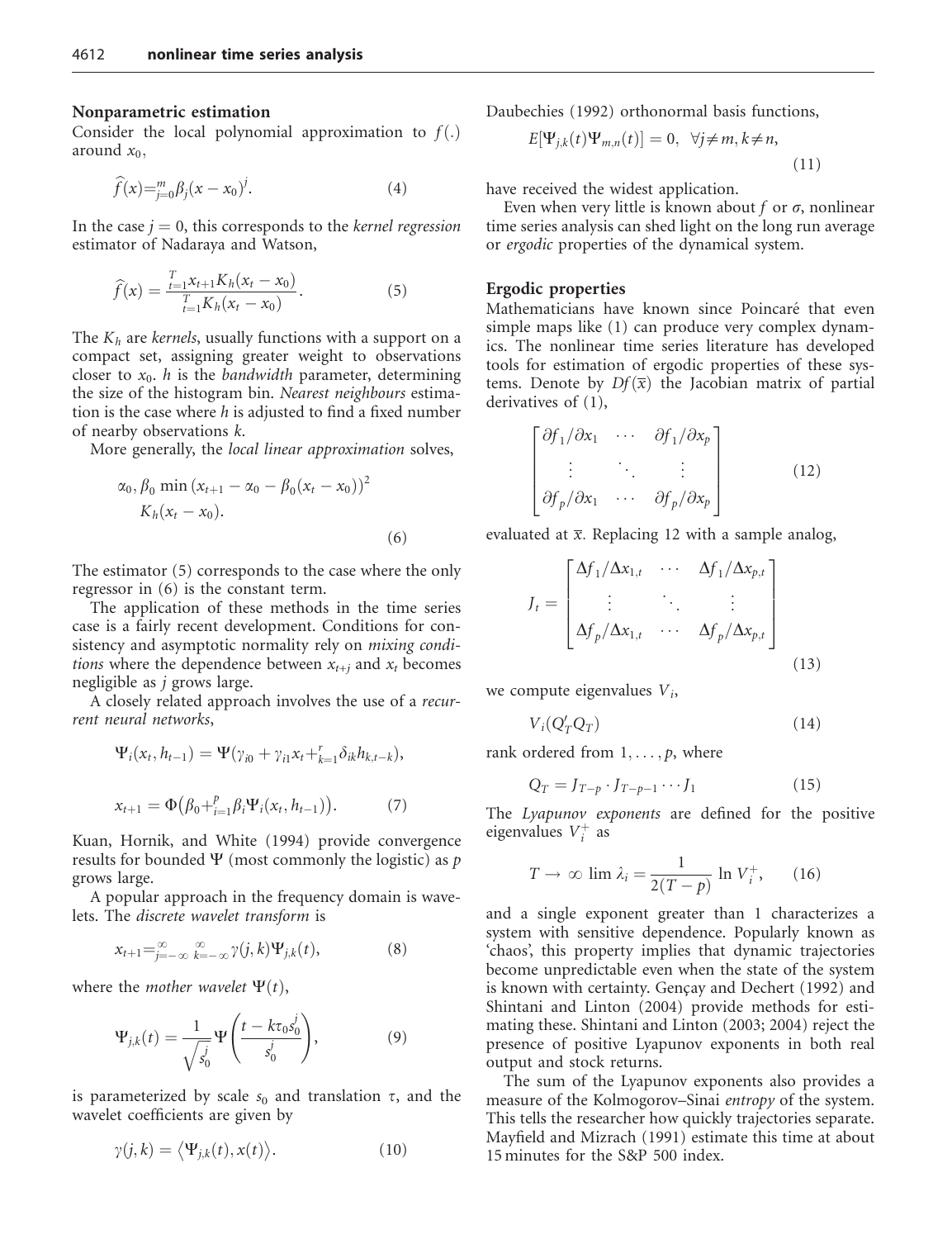A final quantity of interest is the dimension p of the dynamical system. Nonlinear econometricians try to estimate the dimension from a scalar m-history. A powerful result due to Takens (1981) says this can be done as long as  $m \geq 2p + 1$ . Diks (2004) has shown that the scaling of correlation exponents seems to be consistent with the stochastic volatility model.

A great deal of progress has been made with parametric models of (1) as well. I begin with the widely utilized piecewise linear models.

#### Piecewise linear models

The most widely applied parametric nonlinear time series specification has been the Markov switching model introduced by James Hamilton (1989). The function  $f$ is a piecewise linear function,

$$
f(x_t) = \begin{cases} \mu^{(1)} + \sum_{j=0}^{p} \phi_j^{(1)}(x_{t-j} - \mu^{(1)}, S_t = s_t^{(1)}) \\ \vdots \\ \mu^{(m)} + \sum_{j=0}^{p} \phi_j^{(m)}(x_t - \mu^{(m)}, S_t = s_t^{(m)}) \end{cases},
$$
\n(17)

where the changes among states are governed by an unobservable regime switching process,  $S_t = s_t^{(i)}$ ,  $i =$  $1_{\lambda}$ ... *m*, an *m* × *m* transition matrix  $\Pi$ , and  $E[x_t|S_t =$  $s_t^{(i)} = \mu^{(i)}$ . When  $S_t$  is unobserved,  $Pr(S_t | x_{t-1})$  is nonlinear in  $x_{t-1}$ . Hamilton has shown that a two-dimensional switching model describes well the business cycle dynamics in the United States. This model has been extended to include regime dependence in volatility (Kim, 1994) and time varying transition probabilities (Filardo, 1994).

The latent state vector requires forming prior and posterior estimates of which regime you are in. The EM algorithm (Hamilton, 1990) and Bayesian Gibbs sampling methods (Albert and Chib, 1993) have proven fruitful in handling this problem. Hypothesis testing is also nonstandard because under the alternative of  $m - 1$  regimes, the conditional mean parameters are nuisance parameters. Hansen (1996) has explored carefully these issues.

A closely related framework is the threshold autoregressive (TAR) model,

$$
f(x_t)
$$
\n
$$
= \begin{cases}\n\left[\mu^{(1)} + \sum_{j=0}^p \phi_j^{(1)}(x_{t-j} - \mu^{(1)})\right] I(q(x_{t-d}, Z_t) \leq \gamma_1) \\
\left[\mu^{(2)} + \sum_{j=0}^p \phi_j^{(2)}(x_{t-j} - \mu^{(2)})\right] I(\gamma_1 < q(x_{t-d}, Z_t) \leq \gamma_2) \\
\vdots \\
\left[\mu^{(m)} + \sum_{j=0}^p \phi_j^{(m)}(x_t - \mu^{(m)})\right] I(q(x_{t-d}, Z_t) > \gamma_{m-1})\n\end{cases}.
$$
\n(18)

 $I(.)$  is the indicator function, and  $q(x_{t-d}, Z_t)$ , the regime switching variable, is assumed to be an observable function of exogenous variables  $Z_t$  and lagged  $x$ 's. The integer  $d$  is known as the *delay parameter*. When  $q$  depends only upon  $x$ , the model is called self-exciting.

Teräsvirta (1994) has developed a two-regime version of the TAR model in which regime changes are governed by a smooth transition function  $G(x_{t-d}, Z_t): R^k \to$  $|0, 1|$ ,

$$
f(x_t) = G(x_{t-d}, Z_t)_{j=0}^p \phi_j^{(1)}(x_{t-j} - \mu^{(1)}) + (1 - G(x_{t-d}, Z_t))_{j=0}^p \phi_j^{(2)}(x_{t-j} - \mu^{(2)}).
$$
\n(19)

Luukkonen, Saikkonen and Teräsvirta (1988) have shown that inference and hypothesis testing in this model is often much simpler than in the piecewise linear models. Van Dijk and Franses (1999) have extended this model to multiple regimes. Applications of this framework have been widespread from macroeconomics (Teräsvirta and Anderson, 1992) to empirical finance (Franses and van Dijk, 2000).

Krolzig (1997) considers the multivariate case where  $x_t = (x_{1,t}, x_{2,t}, \ldots, x_{k,t})'$  is  $k \times 1$ . Balke and Fomby (1997) introduced threshold cointegration by incorporating error correction terms into the thresholds. Koop, Pesaran and Potter (1996) develop a bivariate model of US GDP and unemployment where the threshold depends upon the depth of the recession.

I now turn to models that introduce nonlinearity through the error term.

#### Models of volatility

Engle and Bollerslev have introduced the generalized autoregressive conditional heteroskedasticity (GARCH) model,

$$
h_{t} = \alpha_{0} + \sum_{i=1}^{q} \alpha_{i} \sigma^{2} (x_{t-i}) \varepsilon_{t-i}^{2} + \sum_{i=1}^{p} \beta_{i} h_{t-i},
$$
\n(20)

where  $h_t = E[(x_t - E[x_t | \Omega_{t-1}])^2 | \Omega_{t-1}]$  is the conditional variance. This is just a Box–Jenkins model in the squared residuals of 1 of order  $(max[p, q], p)$ . The model is nonlinear because the disturbances are uncorrelated, but their squares are not.

The GARCH model describes the volatility clustering and heavy-tailed returns in financial market data, and has found wide application in asset pricing and risk management applications.

Volatility modelling has been motivated by the literature on options pricing. Popular alternatives to the GARCH model include the stochastic volatility (SV) model (Ghysels, Harvey and Renault, 1996), and the realized volatility approach of Andersen et al. (2003) and Barndorff-Nielsen and Shephard (2002). The discrete-time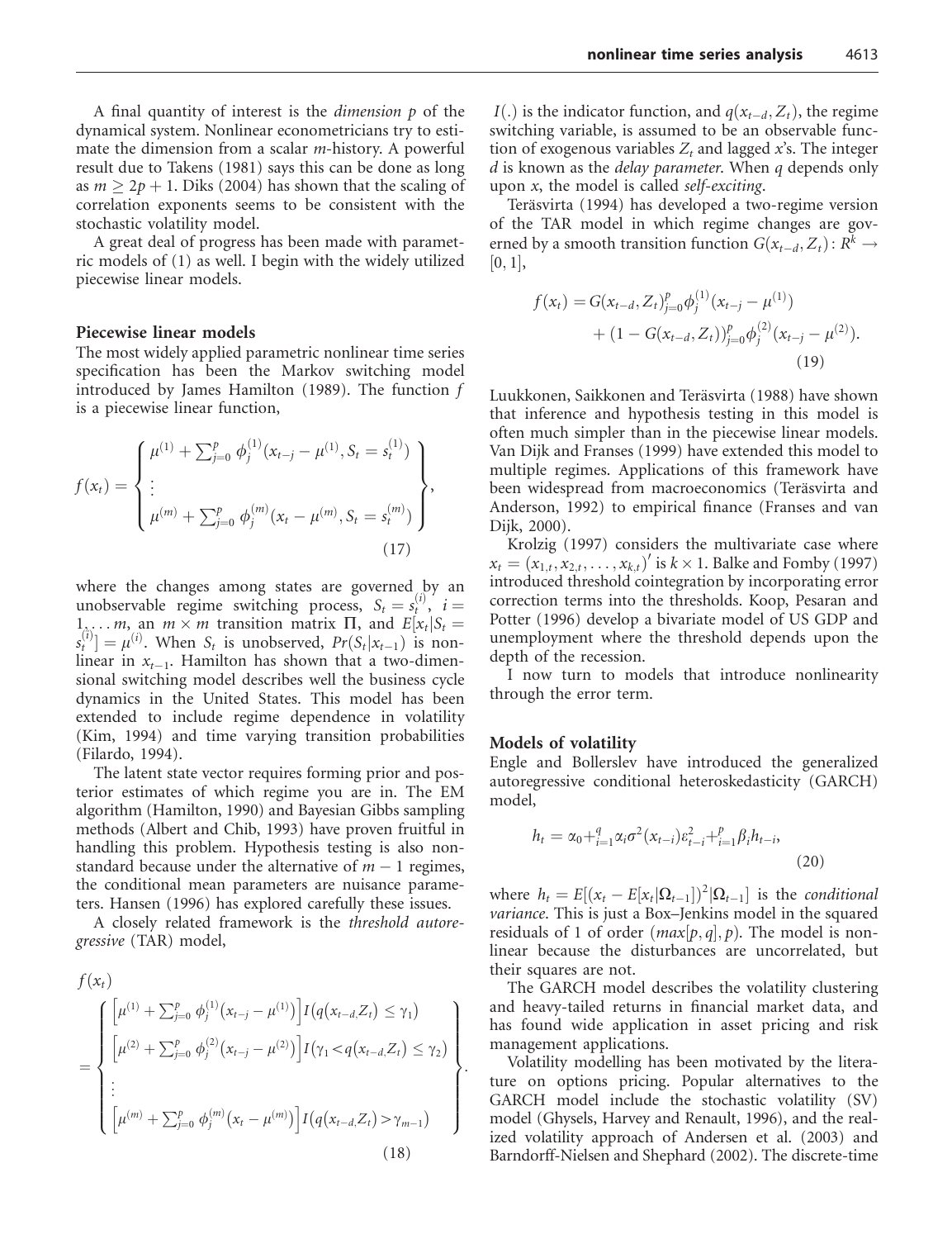SV model takes the form,

$$
x_t = \sigma_\varepsilon \exp\left(\frac{h_t}{2}\right)\varepsilon_t,\tag{21}
$$

$$
h_t = \beta h_{t-1} + \sigma_h \eta_t,
$$

where  $x_t$  is the demeaned log asset return, and  $\varepsilon_t$  and  $\eta_t$  are noise terms. Realized volatility sums high-frequency squared returns as an approximation of lower frequency volatility. Both GARCH and SV have been successful in explaining the departures from the Black–Scholes observed empirically.

The final two sections address the marginal contribution of nonlinear modelling to goodness of fit and forecasting.

#### Testing for linearity and Gaussianity

There is a large literature on testing the importance of the nonlinear components of a model. The most widely used test is due to Brock, Dechert, Scheinkman and LeBaron (BDSL, 1996). Their nonparametric procedure is built upon U-statistics. Serfling (1980) is a good introduction.

The first step is to form  $m$ -histories of the data,

$$
x_t^m = (x_t, x_{t+1}, ..., x_{t+m-1}),
$$
\n(22)

with joint distribution  $F(x_t^m)$ . Introduce the kernel  $h: R^m \times R^m \rightarrow R$ ,

$$
h(x_t^m, x_s^m) = I(x_t^m, x_s^m, \varepsilon) \equiv I[||x_t^m - x_s^m|| < \varepsilon],
$$
\n(23)

where  $I(.)$  is the indicator function. The *correlation inte*gral of Grassberger and Procaccia (1983),

$$
C(m,\varepsilon) \equiv \int_X \int_X I(x_t^m, x_s^m, \varepsilon) dF(x_t^m) dF(x_s^m),
$$
\n(24)

is the expected number of *m*-vectors in an  $\varepsilon$  neighbourhood. A U-statistic,

$$
C(m, N, \varepsilon) \equiv \frac{2}{N(N-1)} \sum_{t=1}^{N-1} \sum_{s=t+1}^{N} I(X_t^m, X_s^m, \varepsilon),
$$
\n(25)

is a consistent estimator of 24. BDSL demonstrate the asymptotic normality of the statistic

$$
\sqrt{N} \frac{S(m, N, \varepsilon)}{\sqrt{Var[S(m, N, \varepsilon)]}} \sqrt{N} d \times \to N(0, 1),
$$
\n(26)

where

$$
S(m, N, \varepsilon) = C(m, N, \varepsilon) - C(1, N, \varepsilon)^m.
$$
\n(27)

There is a multi-dimensional extension due to Baek and Brock (1992). De Lima (1997) explores the use of the BDSL under moment condition failure.

There is a direct relationship between nonlinear and non-Gaussian time series. In the model (1), even if the disturbance term  $\varepsilon_t$  is normal, nonlinear transformations of Gaussian noise will make  $x_t$  non-Gaussian. Testing for Gaussianity is then an instrumental part of the nonlinear time series toolkit.

Hinich (1982) has developed testing in the time domain using the bicorrelation,

$$
\gamma(r,s) =_{t=1}^{s} x_t x_{t+r} x_{t+s} / (N-s), \quad 0 \le r \le s,
$$
\n(28)

and in the frequency domain using the bispectrum,

$$
B(\omega_1, \omega_2) =_{r=-\infty}^{\infty} \sum_{s=-\infty}^{\infty} \gamma(r, s) \exp\left[-i(\omega_1 r + \omega_2 s)\right].
$$
\n(29)

For a Gaussian time series, the bicorrelation should be close to zero, and the bispectrum should be flat across all frequencies. Both tests have good power against skewed alternatives.

Ramsey and Rothman (1996) have proposed a related time domain procedure that looks for time reversibility,

$$
F(X_t, X_{t+1}, \dots, X_{t+r})
$$
  
=  $F(X_{s-t}, X_{s-t-1}, \dots, X_{s-t-r})$  (30)

for any r, s and t, where  $F(.)$  is the joint distribution. This condition is stronger than stationarity because of the triple index. The authors find evidence of business cycle asymmetry using this diagnostic.

### Forecasting

For many, the bottom line on nonlinear modelling is the ability to generate superior forecasts. In this respect, the results from the nonlinear literature are decidedly mixed. Harding and Pagan (2002) are prominent sceptics. Teräsvirta, van Dijk and Medeiros (2005) provide a very wide set of evidence in favour of nonlinear models.

Aside from the comparison of point forecasts from model *i*,  $u_{i,t+1} = x_{t+1} - f_i(x_t)$ , with a particular loss function  $g(.)$ ,

$$
H_0: E[g(u_{i,t+1}) - g(u_{j,t+1})] = 0, \qquad (31)
$$

there has been growing interest in comparing forecast densities  $p_i(x_{t+1}|f_i(x_t)),$ 

$$
H_0: \int [p_i(x_{t+1}|f_i(x_t)) - p_j(x_{t+1}|f_j(x_t))]dx = 0.
$$
\n(32)

Corradi and Swanson (2005) provide a comprehensive overview of available tools.

BRUCE MIZRACH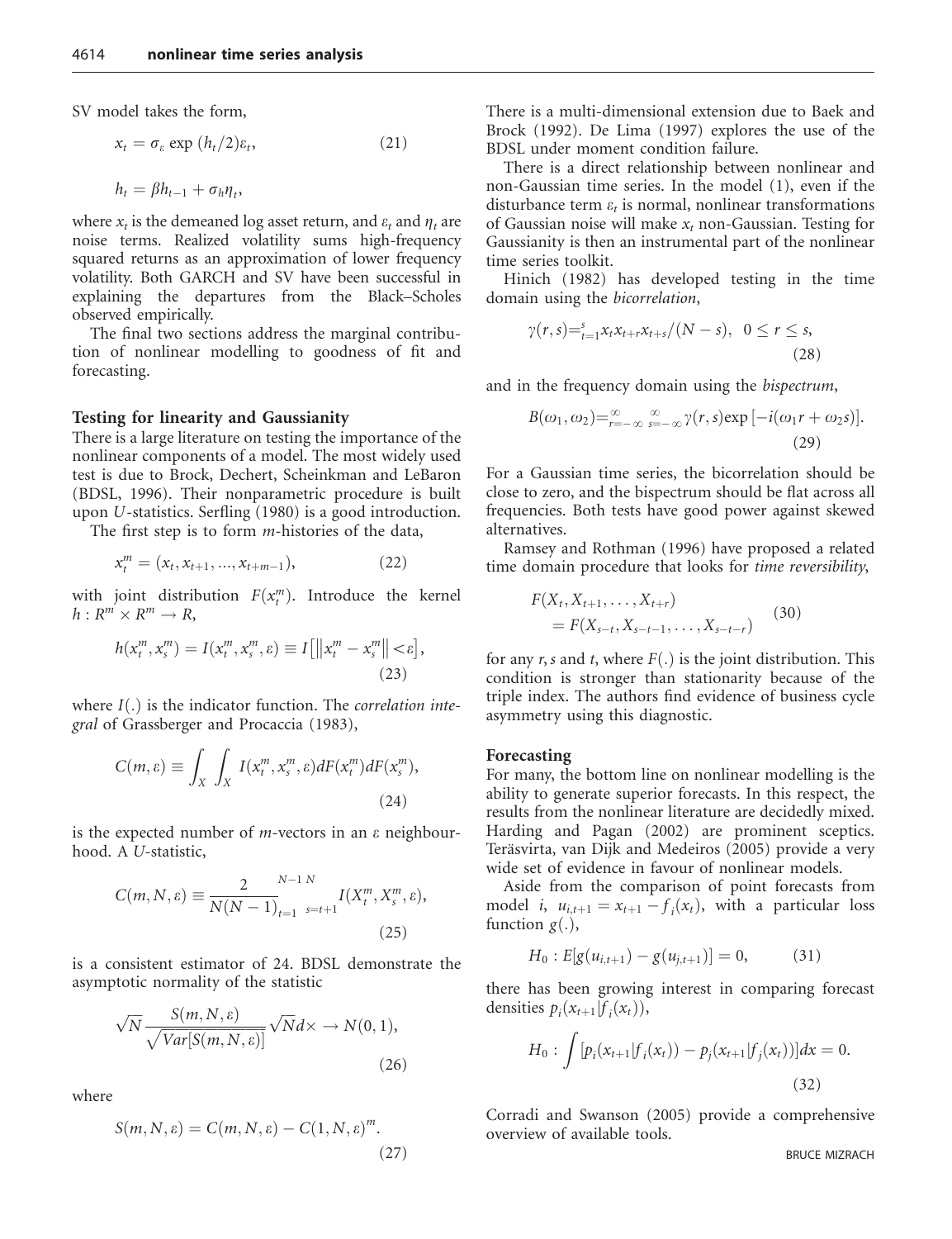## See also forecasting; linear models; stochastic volatility models.

I would like to thank Cees Diks, James Hamilton, Sebastiano Manzan, Simon Potter, Phil Rothman, Dick van Dijk and Steven Durlauf for helpful comments.

## Bibliography

- Albert, J. and Chib, S. 1993. Bayesian analysis via Gibbs sampling of autoregressive time series subject to Markov mean and variance shifts. Journal of Business and Economic Statistics 11, 1–15.
- Andersen, T.G., Bollerslev, T., Diebold, F.X. and Labys, P. 2003. Modeling and forecasting realized volatility. Econometrica 71, 579–625.
- Barndorff-Nielsen, O.E. and Shephard, N. 2002. Econometric analysis of realised volatility and its use in estimating stochastic volatility models. Journal of the Royal Statistical Society , Series B 64, 253–80.
- Baek, B. and Brock, W.A. 1992. A nonparametric test for independence of a multivariate time series. Statistica Sinica 2, 137–56.
- Balke, N. and Fomby, T. 1997. Threshold cointegration. International Economic Review 38, 627–45.
- Brock, W.A., Dechert, W.D., Scheinkman, J.A. and LeBaron, B. 1996. A test for independence based on the correlation dimension. Econometric Reviews 15, 197–235.
- Brockett, R.W. 1976. Volterra series and geometric control theory. Automatica 12, 167–76.
- Corradi, V. and Swanson, N.R. 2005. Predictive density evaluation. In Handbook of Economic Forecasting, ed. C.W.J. Granger, A. Timmermann and G. Elliott. Amsterdam: North-Holland.
- Daubechies, I. 1992. Ten Lectures on Wavelets. 2nd ed. Philadelphia: SIAM.
- De Lima, P. 1997. On the robustness of nonlinearity tests due to moment condition failure. Journal of Econometrics 76, 251–80.
- Diks, C. 2004. The correlation dimension of returns with stochastic volatility. Quantitative Finance 4, 45–54.
- Filardo, A.J. 1994. Business cycle phases and their transitional dynamics. Journal of Business and Economic Statistics 12, 299–308.
- Franses, P.H. and van Dijk, D. 2000. Nonlinear Time Series Models in Empirical Finance. New York: Cambridge University Press.
- Gallant, A.R. and Tauchen, G. 1987. Seminonparametric maximum likelihood estimation. Econometrica 55, 363–90.
- Gallant, A.R. and Tauchen, G. 1996. Which moments to match? Econometric Theory 12, 657–81.
- Gençay, R. and Dechert, W.D. 1992. An algorithm for the n Lyapunov exponents of an n-dimensional unknown dynamical system. Physica D 59, 142–57.
- Ghysels, E., Harvey, A. and Renault, E. 1996. Stochastic volatility. In Handbook of Statistics 14: Statistical Methods in Finance, ed. G.S. Maddala and C.R. Rao. Amsterdam: North-Holland.
- Granger, C.W.J. and Hallman, J. 1991. Nonlinear transformations of integrated time series. Journal of Time Series Analysis 12, 207–24.
- Grassberger, P. and Procaccia, J. 1983. Measuring the strangeness of strange attractors. Physica D 9, 189–208.
- Hamilton, J.D. 1989. A new approach to the economic analysis of nonstationary time series and the business cycle. Econometrica 57, 357–84.
- Hamilton, J.D. 1990. Analysis of time series subject to changes in regime. Journal of Econometrics 45, 39–70.
- Hansen, B.E. 1996. Inference when a nuisance parameter is not identified under the null hypothesis. Econometrica 64, 413–30.
- Harding, D. and Pagan, A. 2002. Dissecting the cycle: a methodological investigation. Journal of Monetary Economics 49, 365–81.
- Hinich, M.J. 1982. Testing for Gaussianity and linearity of a stationary time series. Journal of Time Series Analysis 3, 169–76.
- Kim, C.J. 1994. Dynamic linear models with Markovswitching. Journal of Econometrics 60, 1–22.
- Koop, G., Pesaran, H. and Potter, S. 1996. Impulse response analysis in nonlinear multivariate models. Journal of Econometrics 74, 119–48.
- Krolzig, H.-M. 1997. Markov Switching Vector Autoregressions: Modelling, Statistical Inference and Application to Business Cycle Analysis. Berlin: Springer.
- Kuan, C.-M., Hornik, K. and White, H. 1994. A convergence result for learning in recurrent neural networks. Neural Computation 6, 620–40.
- Luukkonen, R., Saikkonen, P. and Teräsvirta, T. 1988. Testing linearity against smooth transition autoregressive models. Biometrika 75, 491–9.
- Mayfield, S. and Mizrach, B. 1991. Nonparametric estimation of the correlation exponent. Physical Review A 88, 5298–301.
- Mittnik, S. and Mizrach, B. 1992. Parametric and seminonparametric analysis of nonlinear time series. In Advances in GLIM and Statistical Modeling, ed. L. Fahrmeir, B. Francis, R. Gilchrist and G. Tutz. New York: Springer.
- Potter, S. 2000. Nonlinear impulse response functions. Journal of Economic Dynamics and Control 24, 1425–46.
- Ramsey, J.B. and Rothman, P. 1996. Time irreversibility and business cycle asymmetry. Journal of Money, Credit, and Banking 28, 1–21.
- Serfling, R.J. 1980. Approximation Theorems of Mathematical Statistics. New York: John Wiley.
- Shintani, M. and Linton, O. 2003. Is there chaos in the world economy? A nonparametric test using consistent standard errors. International Economic Review 44, 331–58.